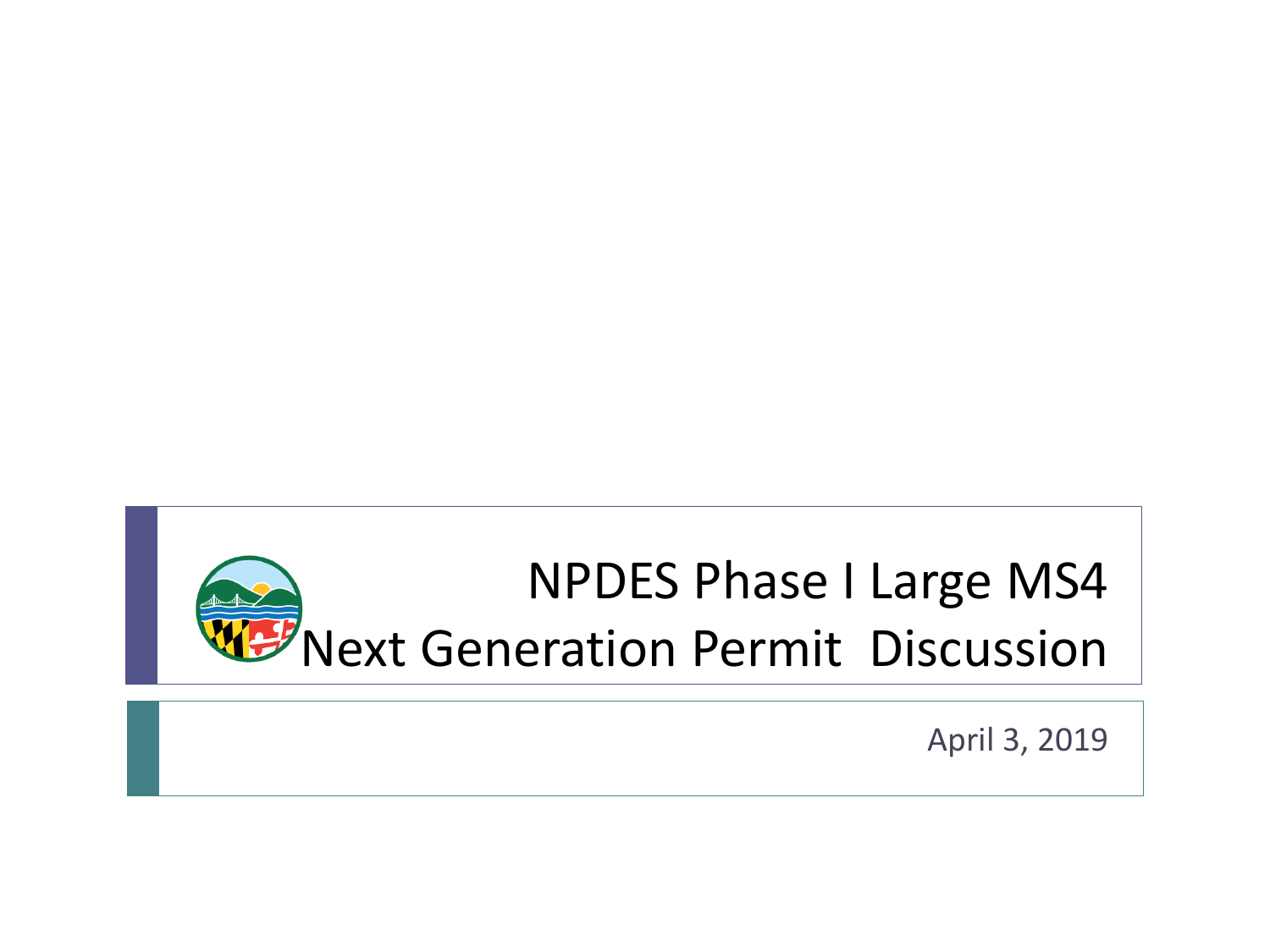

- ▶ Summary of January 29, 2019 Meeting
- ▶ Restoration Metrics
- ▶ Determining MEP
- ▶ Schedule for Tentative Determination Permit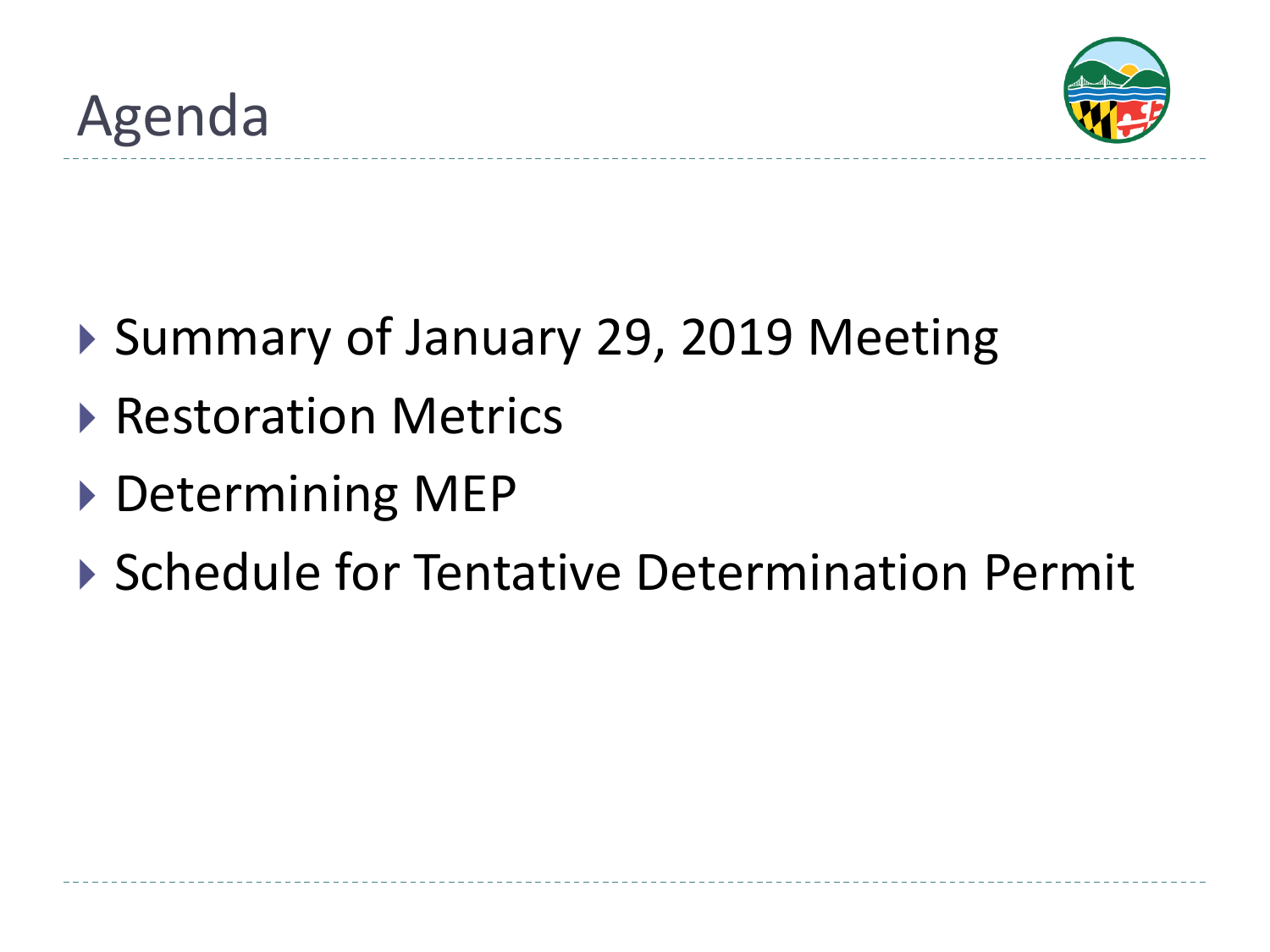

▶ January 29, 2019 Meeting Minutes

- ▶ Distribute prior to April 3, 2019 Meeting for review
- ▶ Request additional comments/additions from local program administrators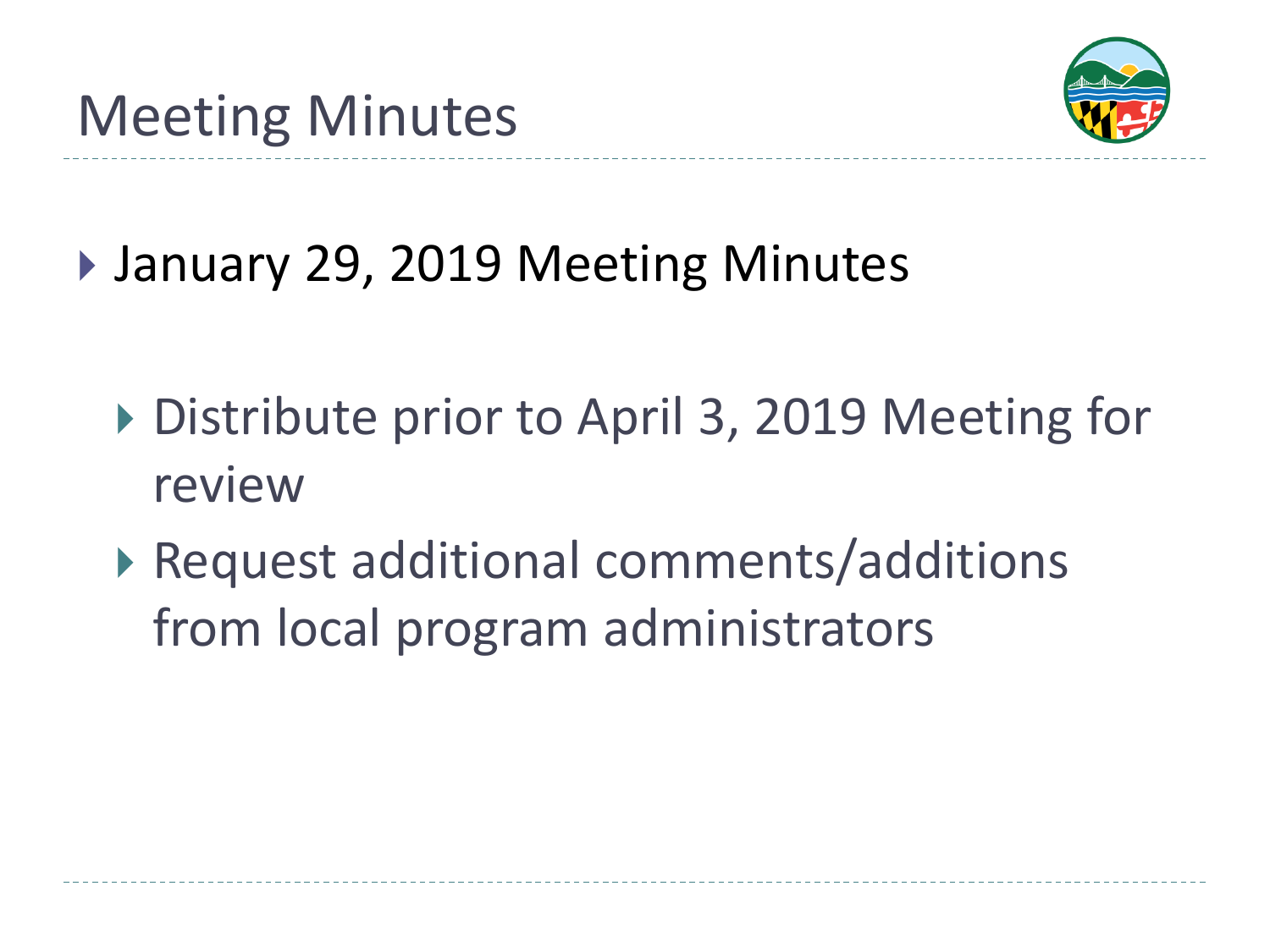# New MS4 Permit to Incorporate Three Metrics



- 1. Impervious Acre Metric = Stormwater Management
- 2. Chesapeake Bay Metric = Total Nitrogen (TN)
- 3. Local Water Quality Metric = Total Suspended Solids (TSS), or other locally proposed metric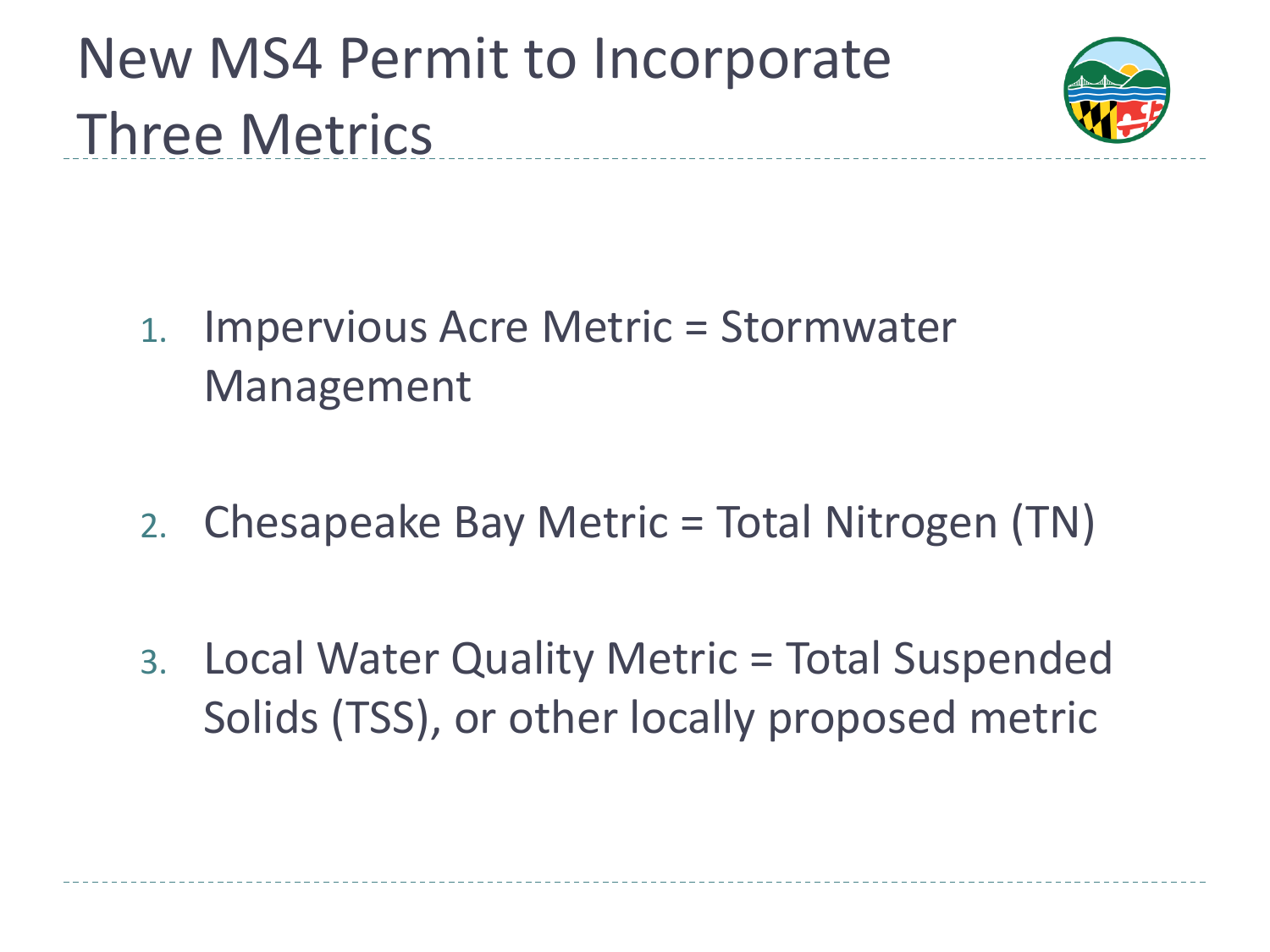

- *1. Impervious Acres* = BMPs from Chapters 3 & 5 of Maryland's Stormwater Management Manual
	- Drainage area, impervious acres
	- One inch of runoff as WQ criteria
- *2. Chesapeake Bay* = TN from Chesapeake Bay Program approved efficiencies
- *3. Local WQ Concerns* = TSS, no Bay delivery ratios; other local proposed metrics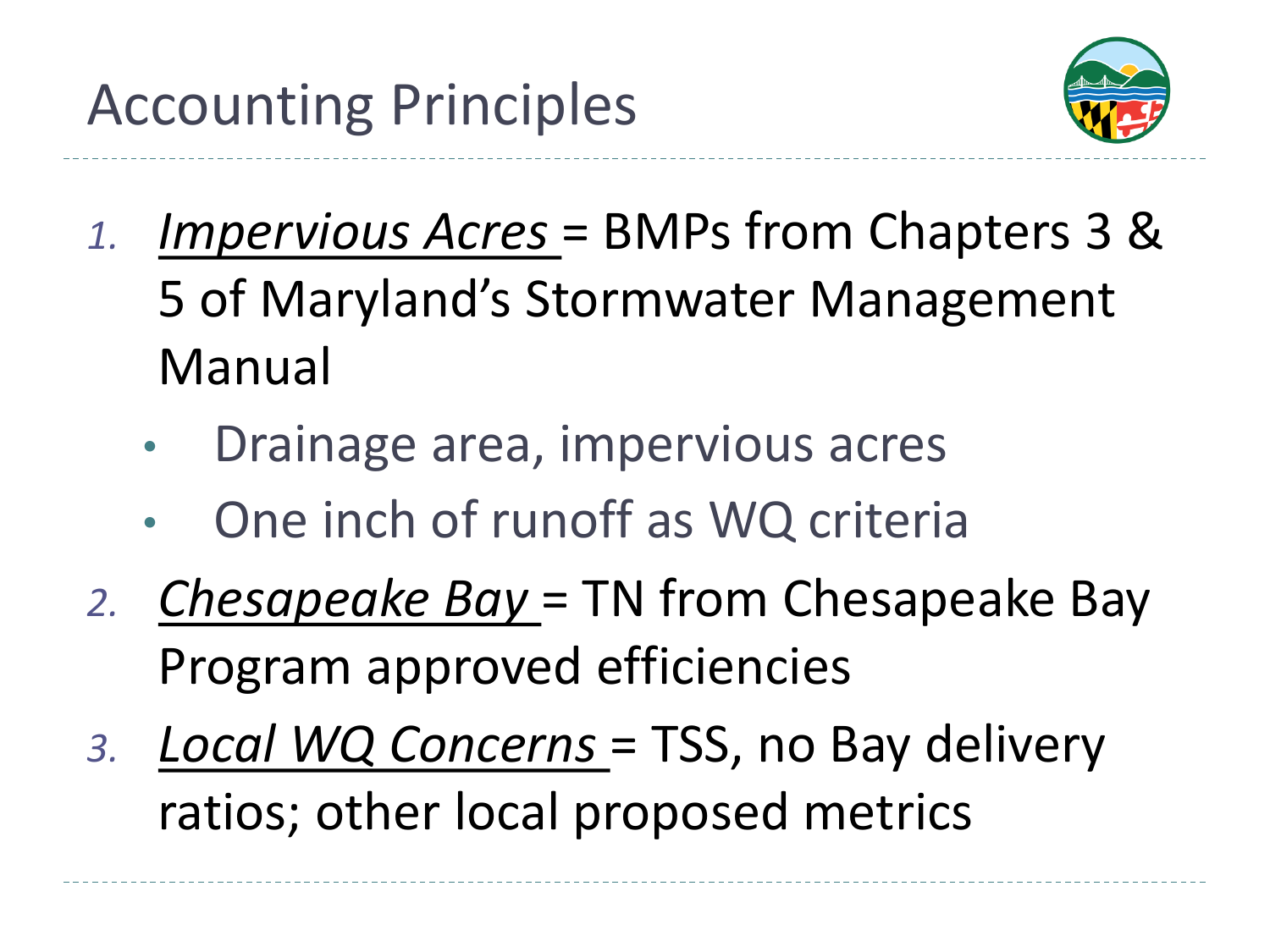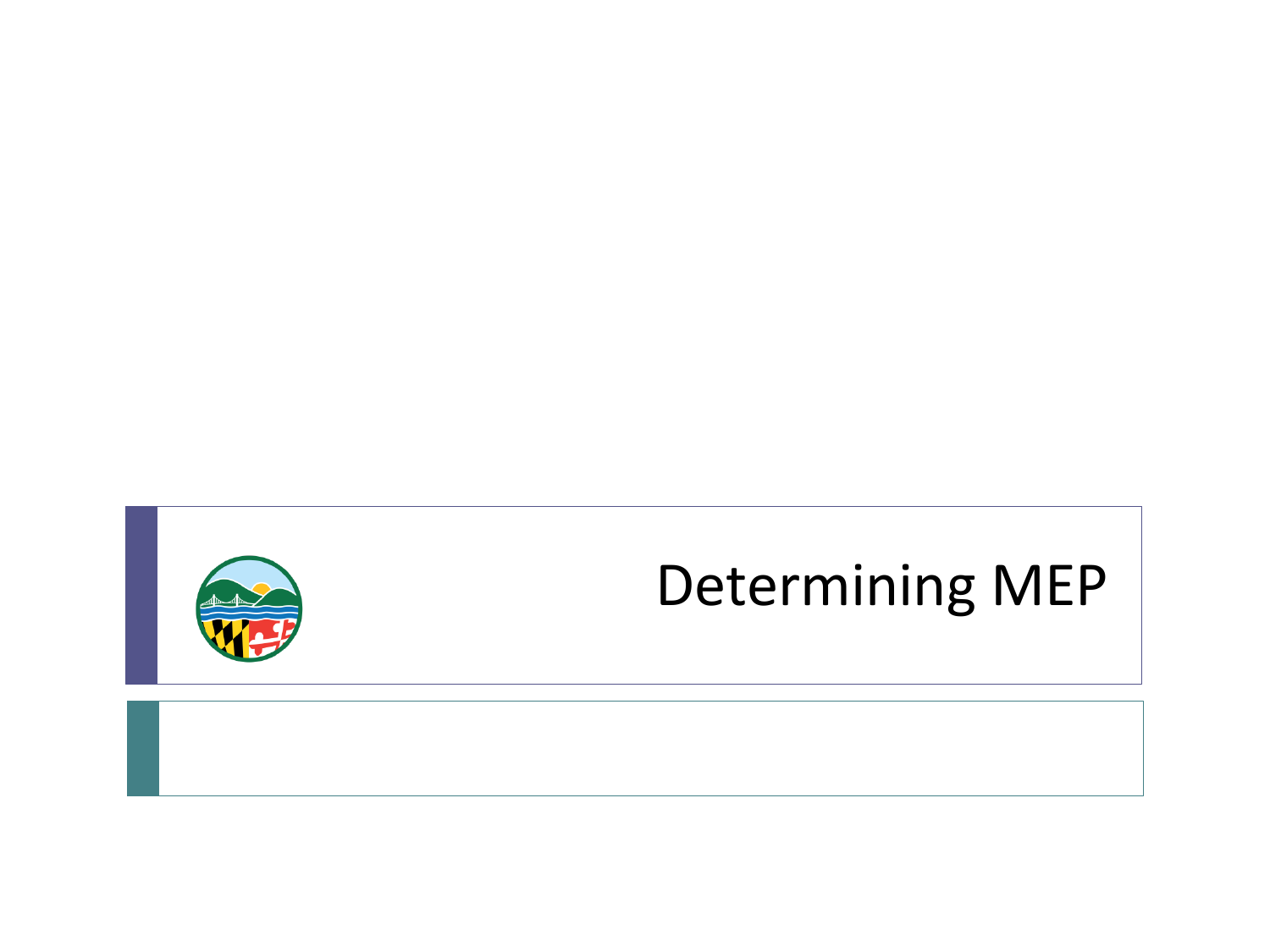

# ▶ Proposed Restoration Portfolio +

▶ Financial Capacity

## +

# $\triangleright$  Physical Capacity = Questionnaire + Justification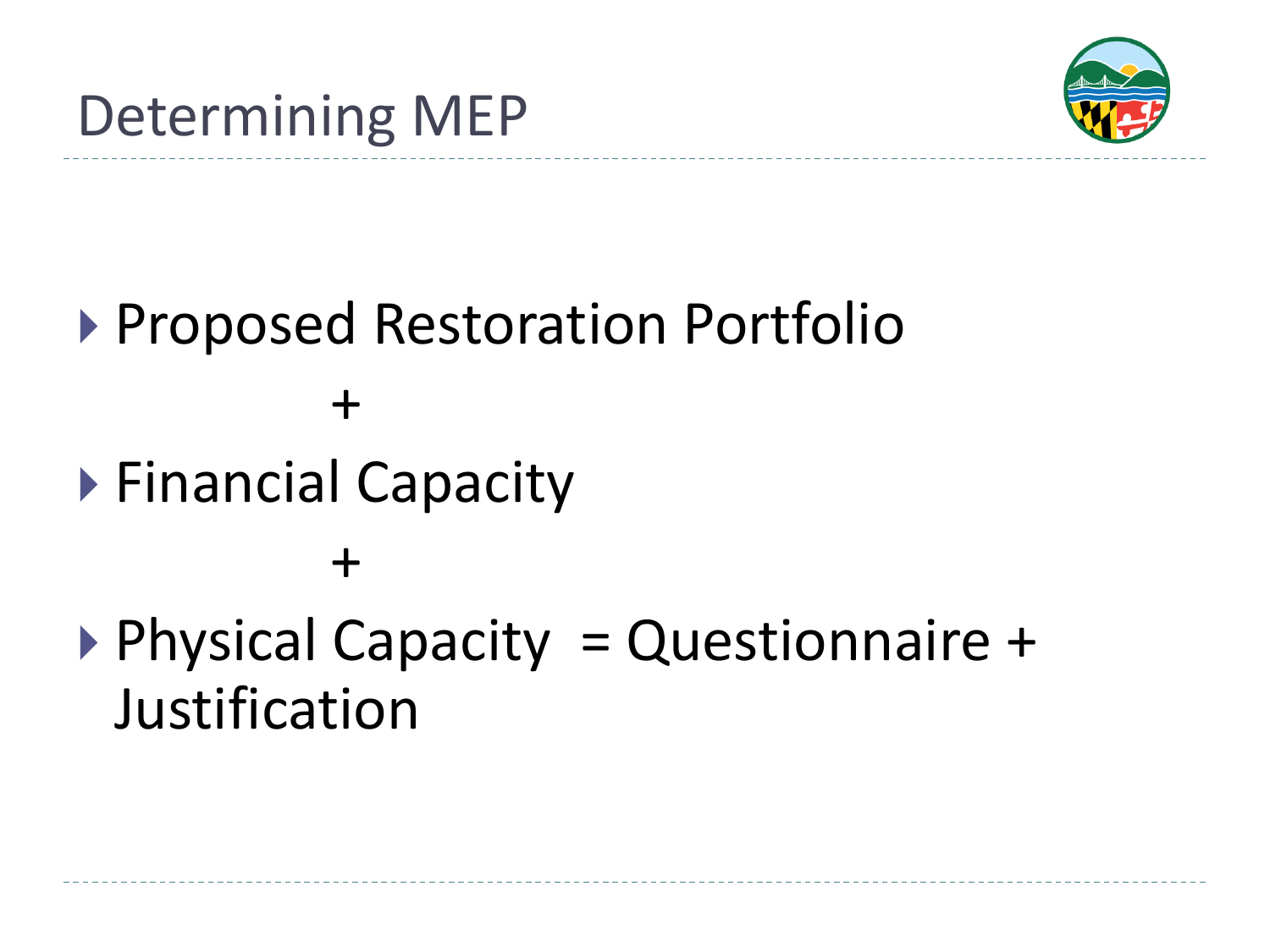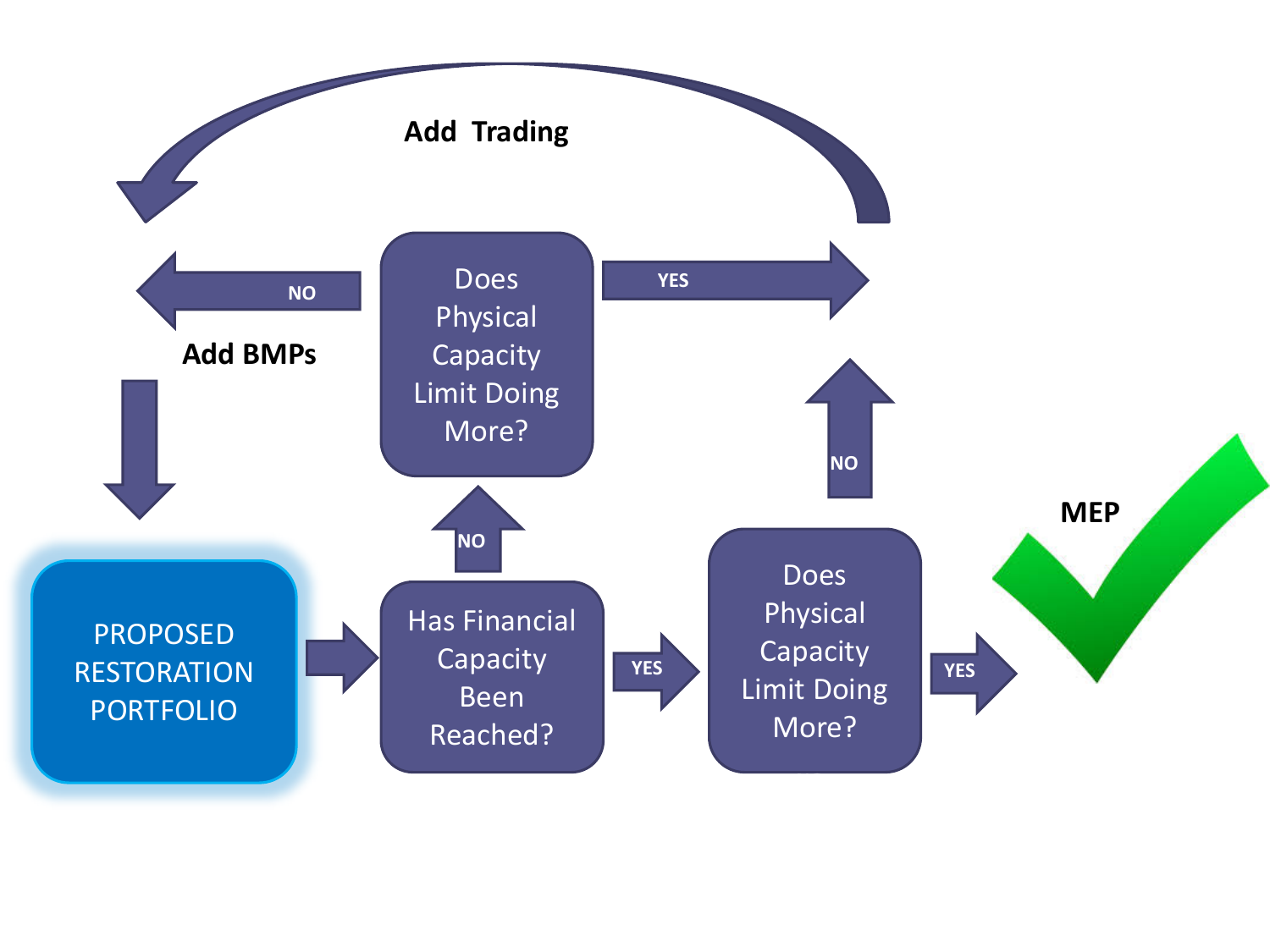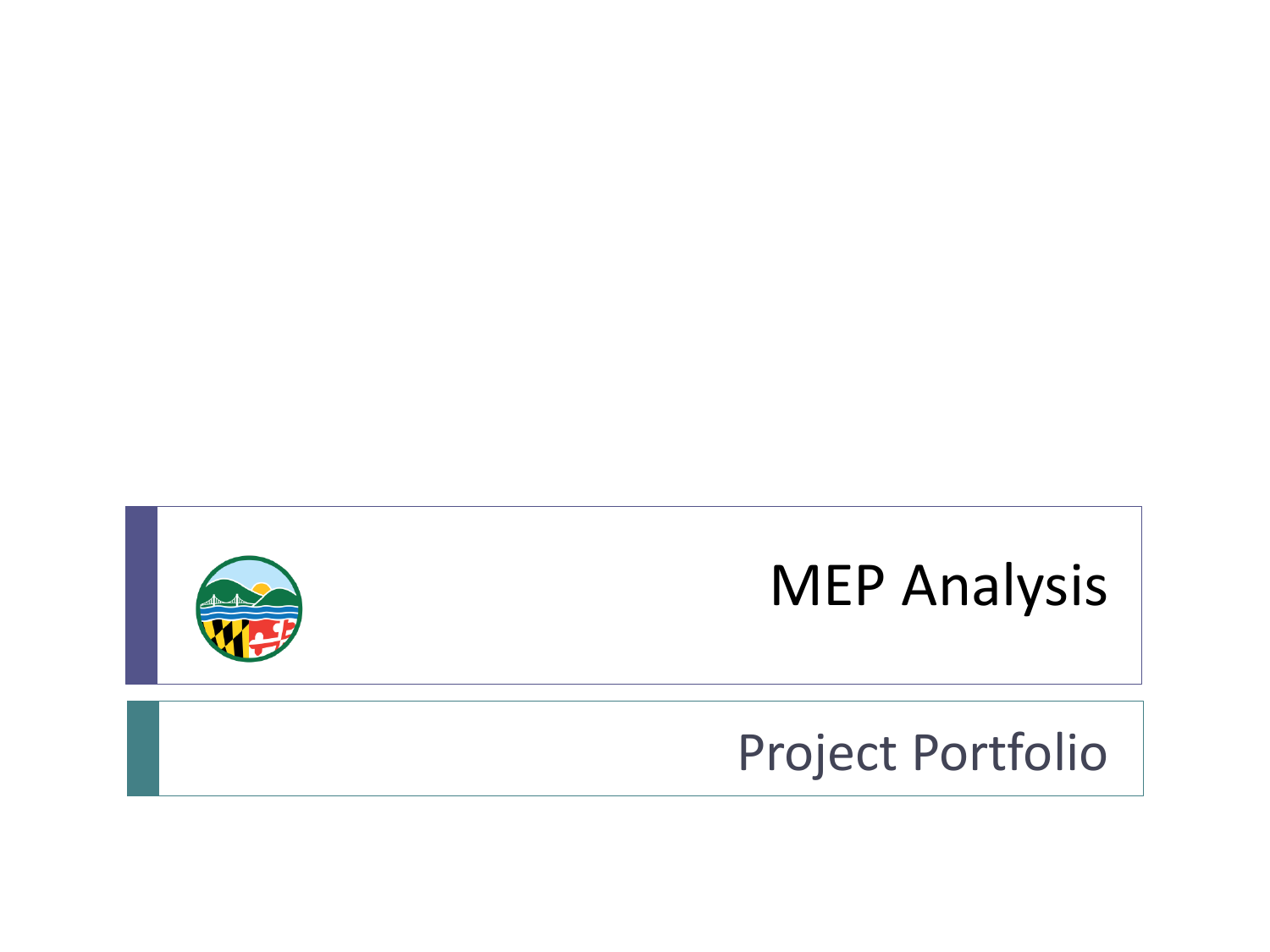

- ▶ Complete the spreadsheet for restoration projects to be planned, designed, and/or constructed from 2020 through 2027.
- Include projects that will be in the planning or design phase but will not be completed until after 2025.

▶ Restoration Projects 2020-2027.xlsx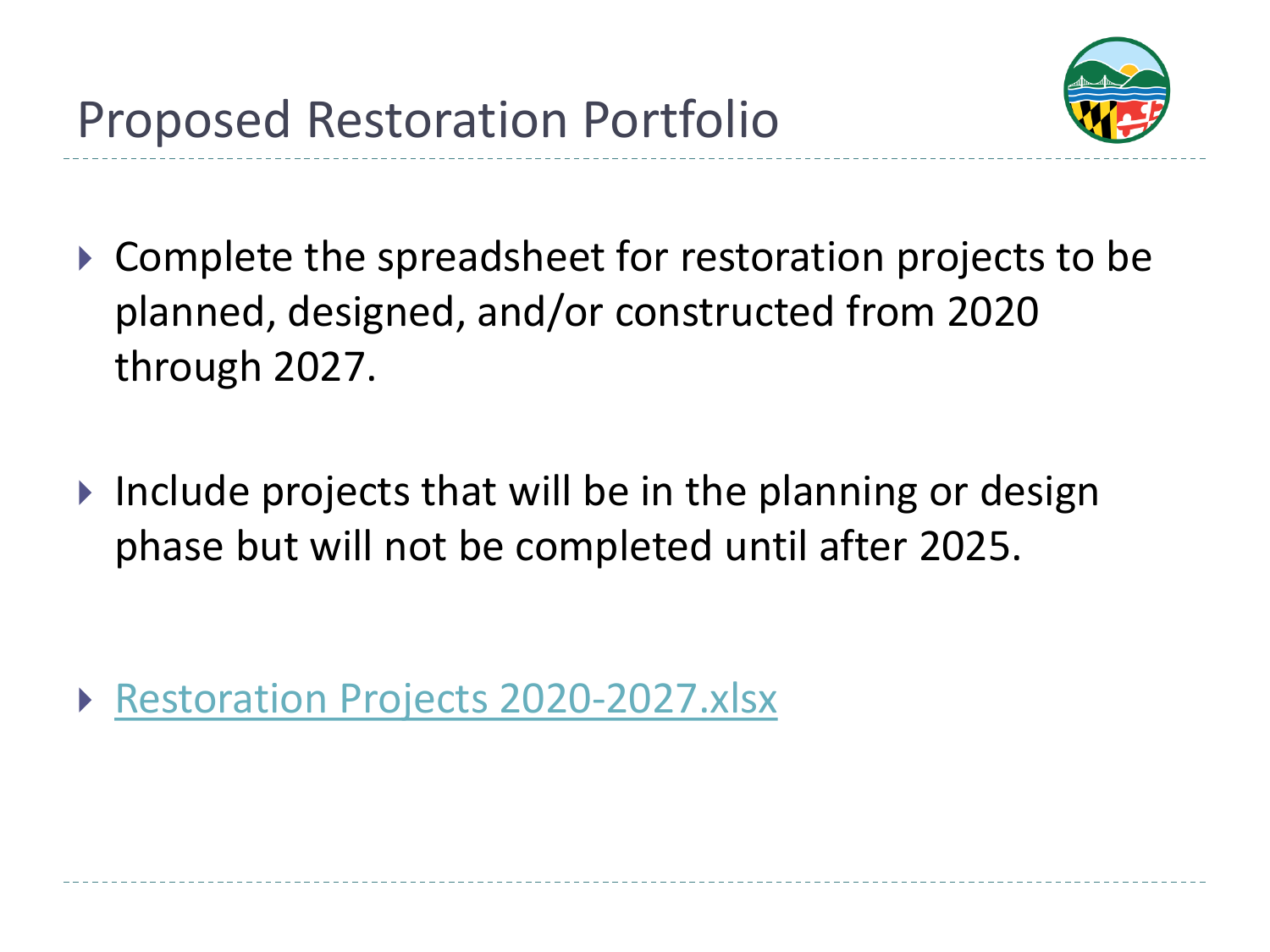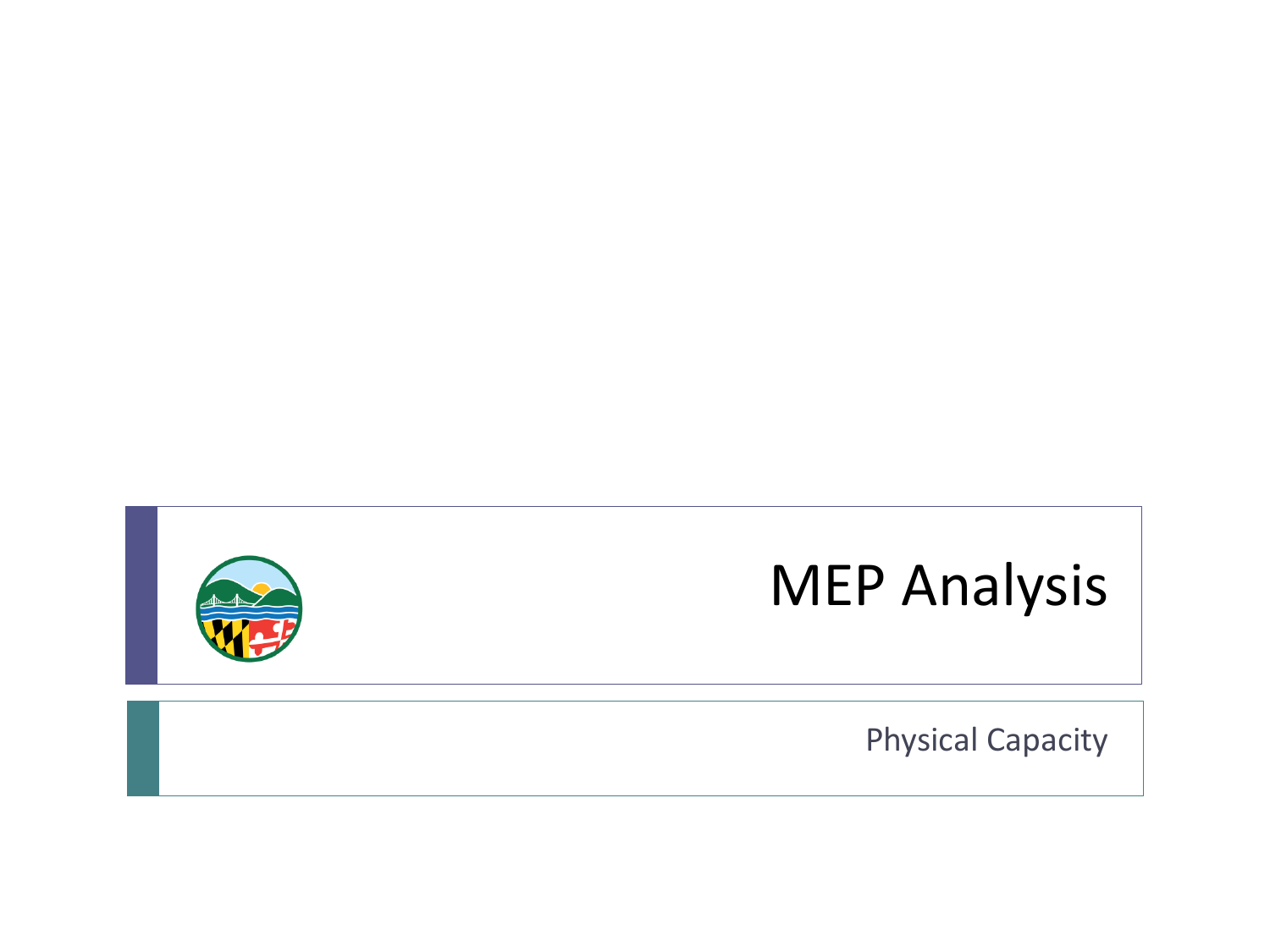



# Physical Capacity = Portfolio Schedule +

# Questionnaire + Justification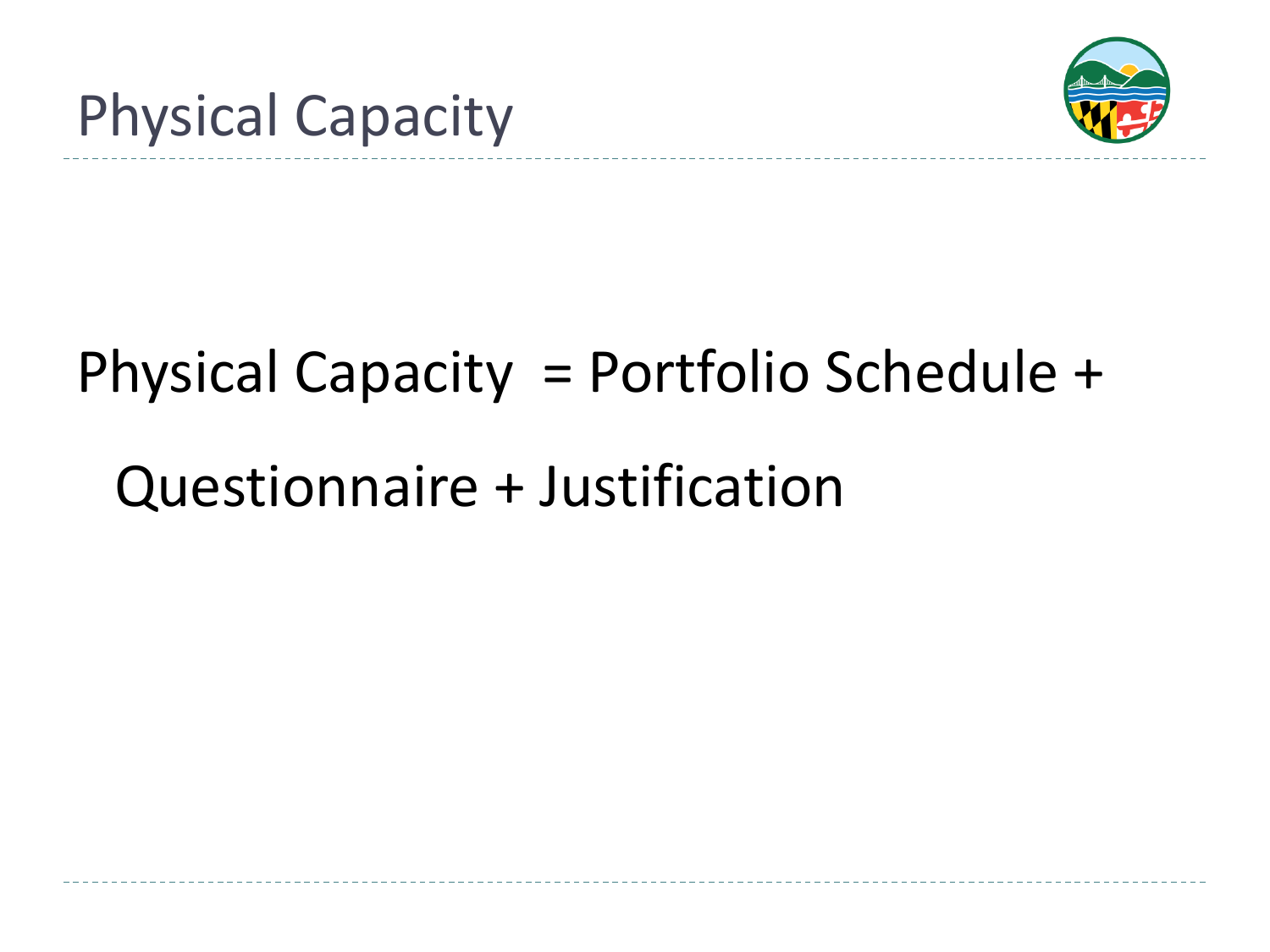

- ▶ Project Scheduling
- ▶ Budget Approval Limitations
- ▶ Procurement Limitations
- ▶ Contractor Availability Limitations
- ▶ Permitting Limitations
- ▶ Project Complexity

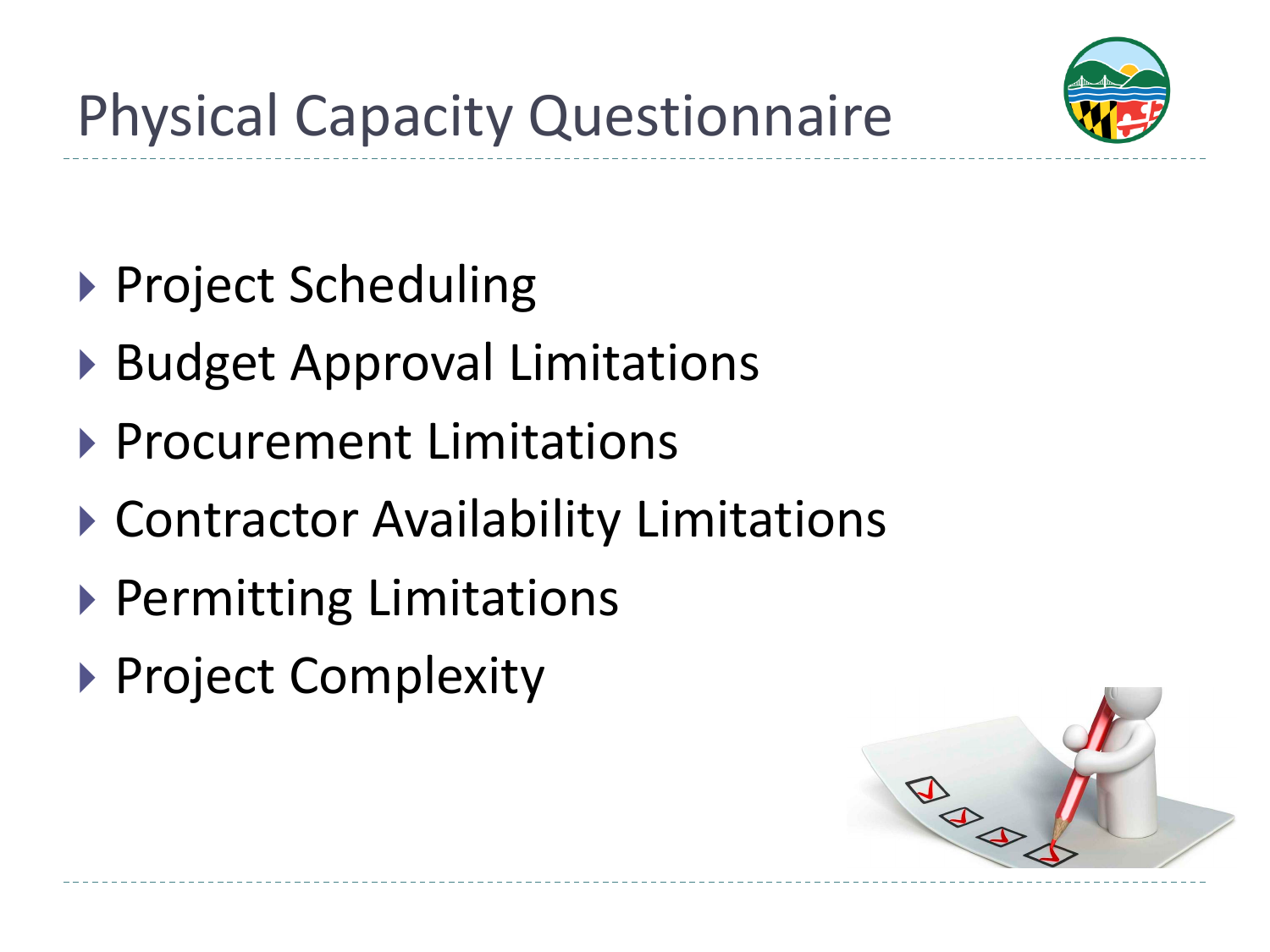

# What is the typical implementation time frame (from planning through construction) for a restoration project?

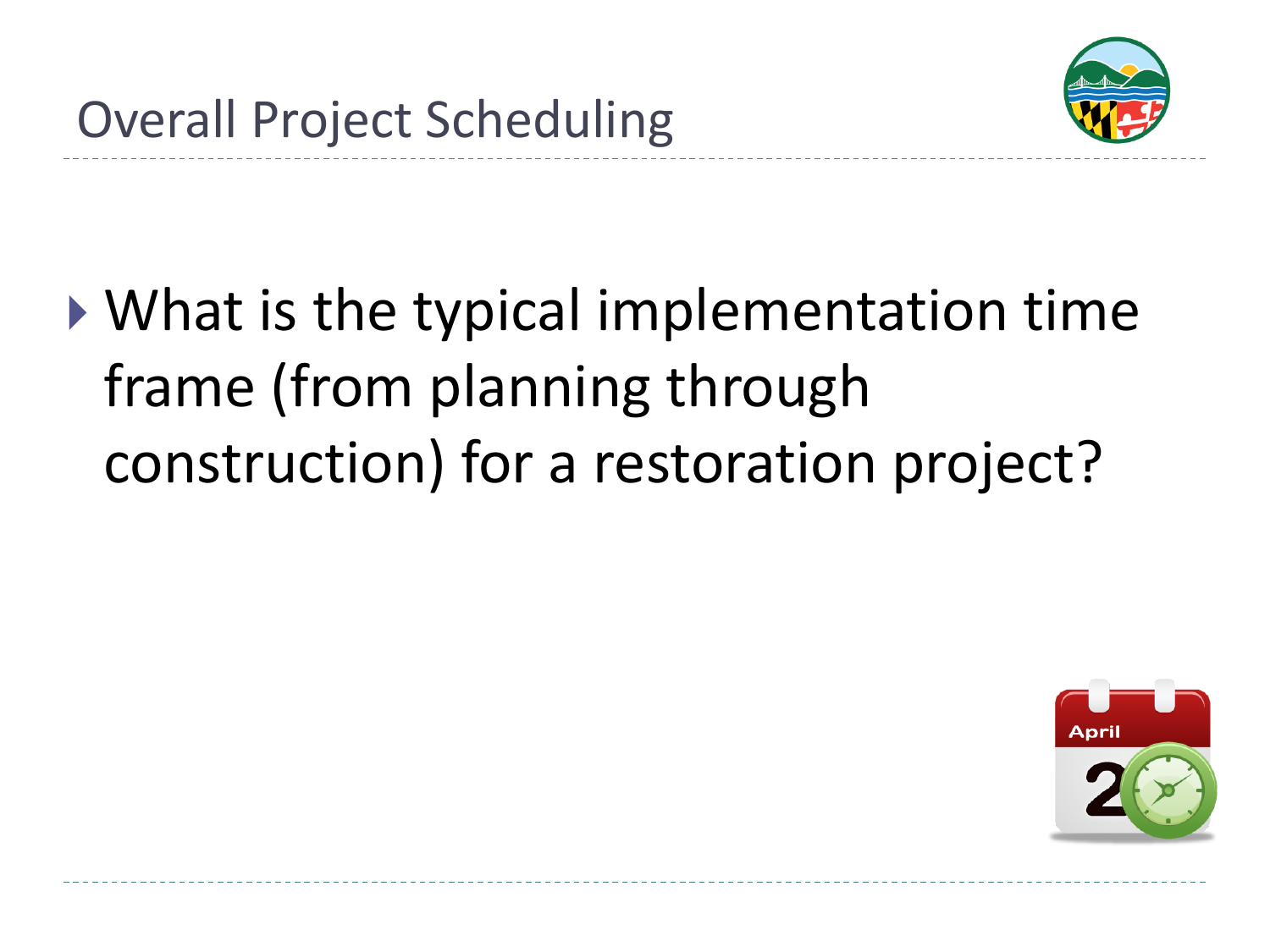

|     | Task Name                             | Duration | 2009                                                                 |  |  |  |
|-----|---------------------------------------|----------|----------------------------------------------------------------------|--|--|--|
| Key |                                       | (Days)   | t Nov Dec Jan Feb Mar Apr May Jun Jul<br>Aug Sep Oct Nov Dec Jan Feb |  |  |  |
|     | MEIS SYSTEMS ANALYSIS AND DESIGN      | 360.0    |                                                                      |  |  |  |
| 2   | P- PLANNING                           | 30.0     |                                                                      |  |  |  |
| 3   | Create Committee                      | 6.0      | DBI                                                                  |  |  |  |
| 4   | <b>Create Goals</b>                   | 6.0      | <b>DEK</b>                                                           |  |  |  |
| 5   | Create Strategies                     | 16.0     | <b>DEEX</b>                                                          |  |  |  |
| 6   | <b>ANALYSIS</b>                       | 60.0     | D                                                                    |  |  |  |
|     | Analyze Current System                | 31.0     | w                                                                    |  |  |  |
| 8   | Analyze Changes Needed for New System | 32.0     | $\blacktriangleright$ and $\blacktriangleright$                      |  |  |  |
| 9   | P DESIGN                              | 120.0    |                                                                      |  |  |  |
| 10  | Design Business Module                | 58.0     |                                                                      |  |  |  |
| 11  | Design teacher/student module         | 58.0     | $\blacksquare$                                                       |  |  |  |
| 12  | <b>P-IMPLEMENTATION</b>               | 150.0    |                                                                      |  |  |  |
| 13  | Parallel Run                          | 74.0     |                                                                      |  |  |  |
| 14  | Pilot Run                             | 74.0     | IV.                                                                  |  |  |  |
|     |                                       |          |                                                                      |  |  |  |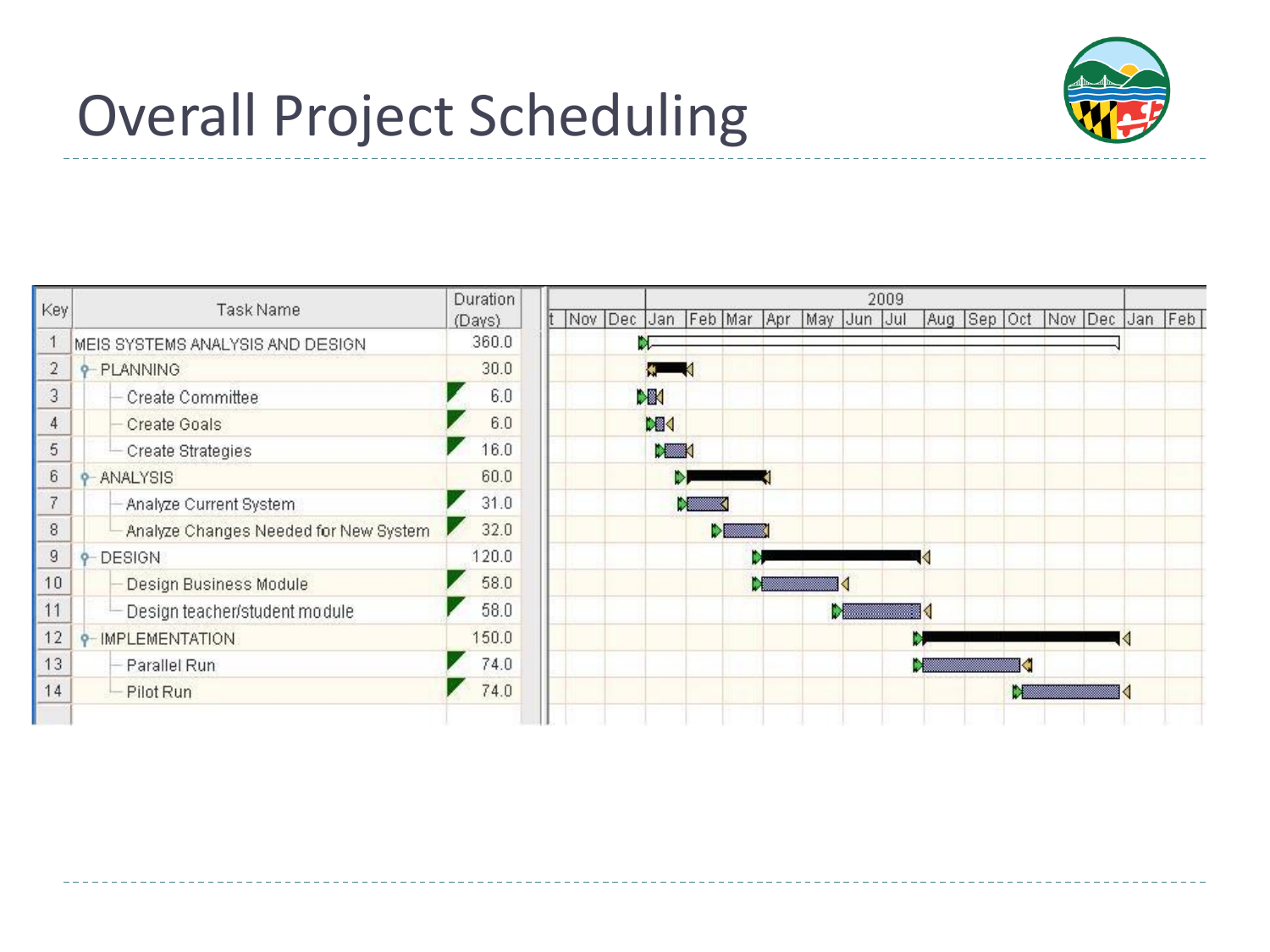

- ▶ What is the time to authorize CIP budgets for project planning through construction?
- ▶ Can you combine phases or do you have to get CIP approval for each phase consecutively?

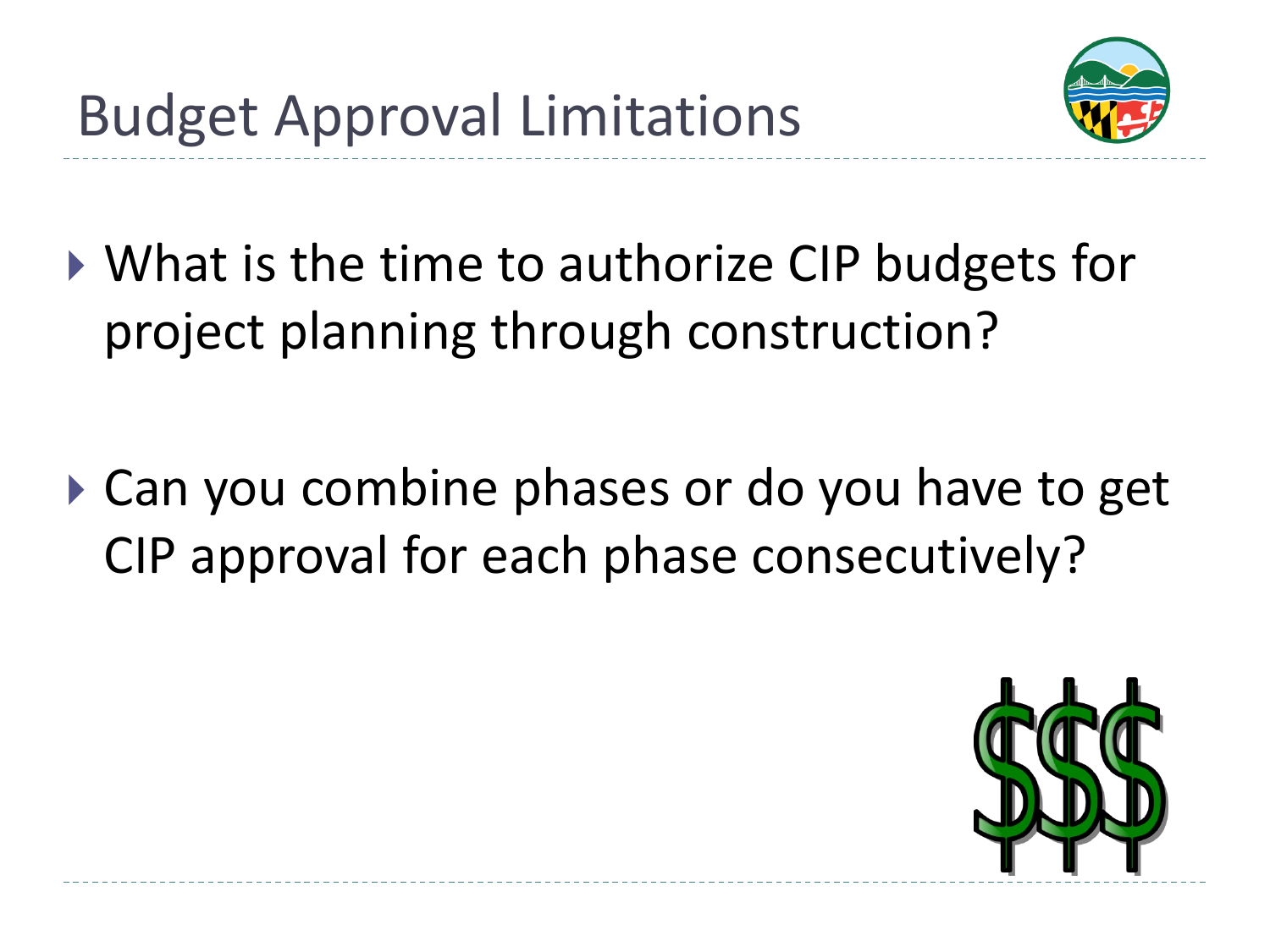

- $\triangleright$  Provide the average time to procure professional planning, design, and construction services.
- If Is procurement done in phases planning, design, construction?
- ▶ How would a pay for performance type of contract or a design-build-operation-maintenance contract affect these time frames?
- $\triangleright$  Provide information on innovative contracting.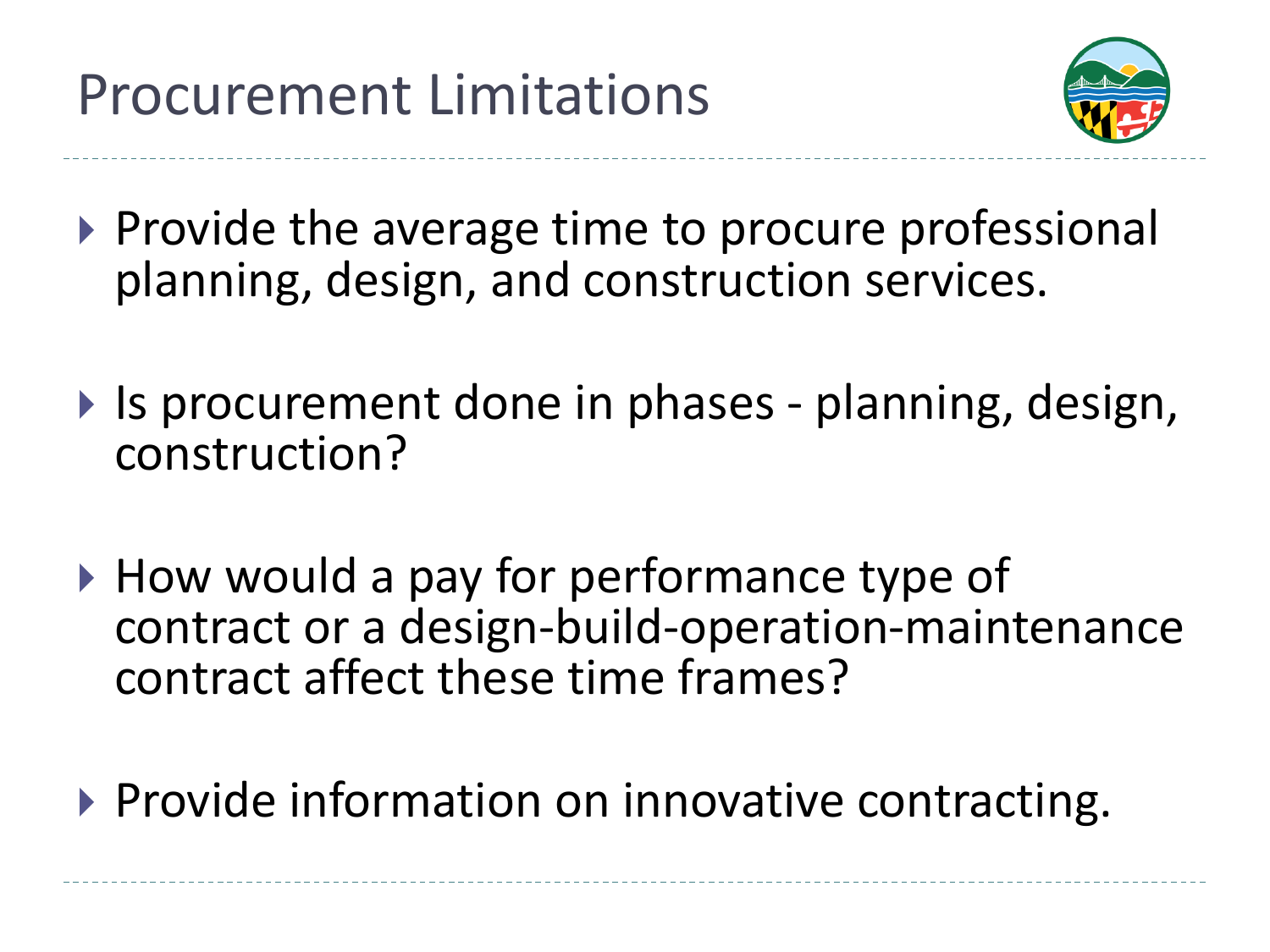

- ▶ Provide the number of RFPs for BMP construction and BMP design advertised during the past 5 years.
- ▶ How many bids were submitted for each RFP and how many required re-advertising?
- Was there a trend over the permit term in the number of bid submittals received?
- ▶ How many unique companies provided bids for all RFPs?

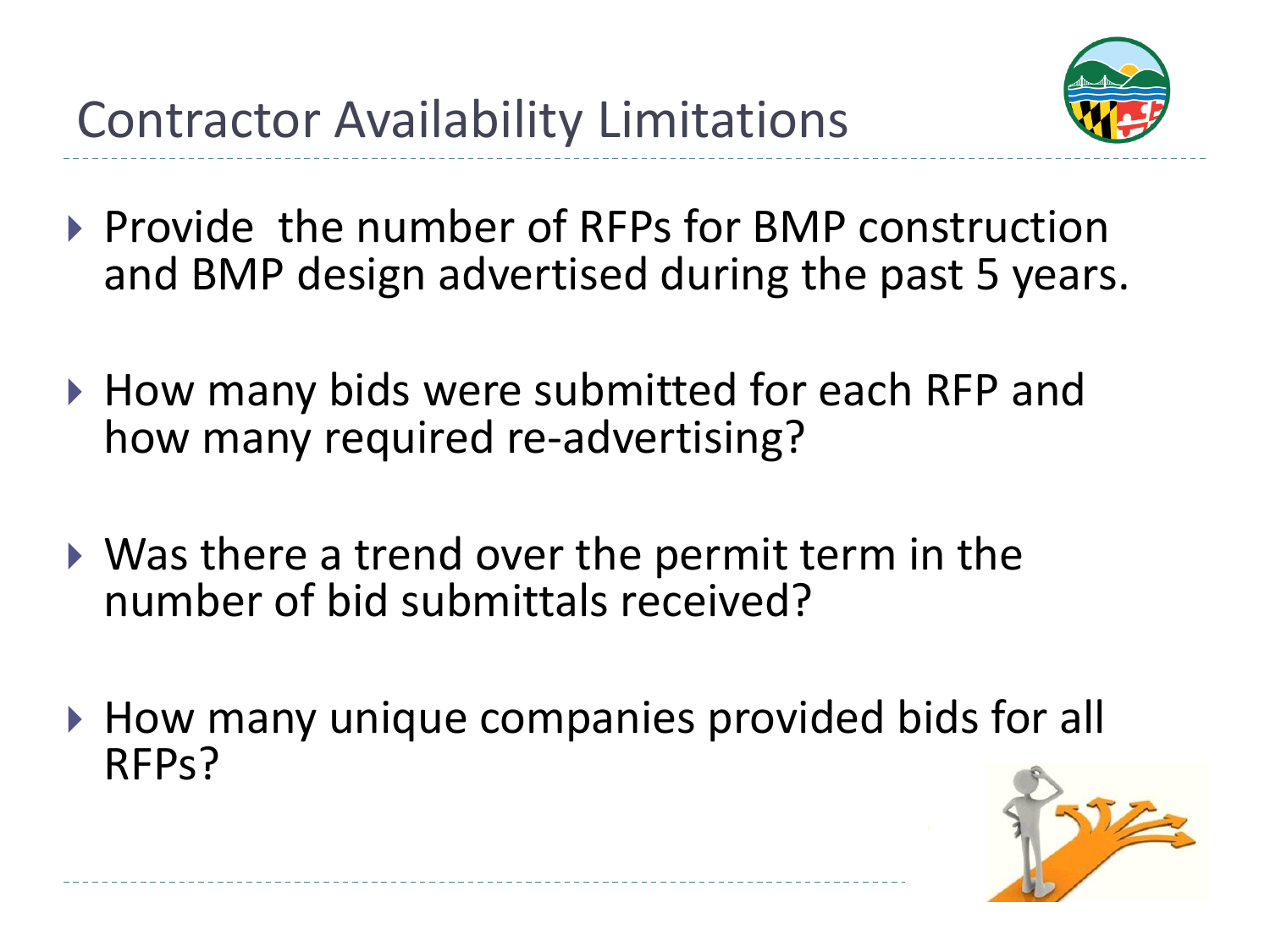

▶ Provide information on contracting limitations that result in longer project implementation times.

▶ Examples: WBE or MBE

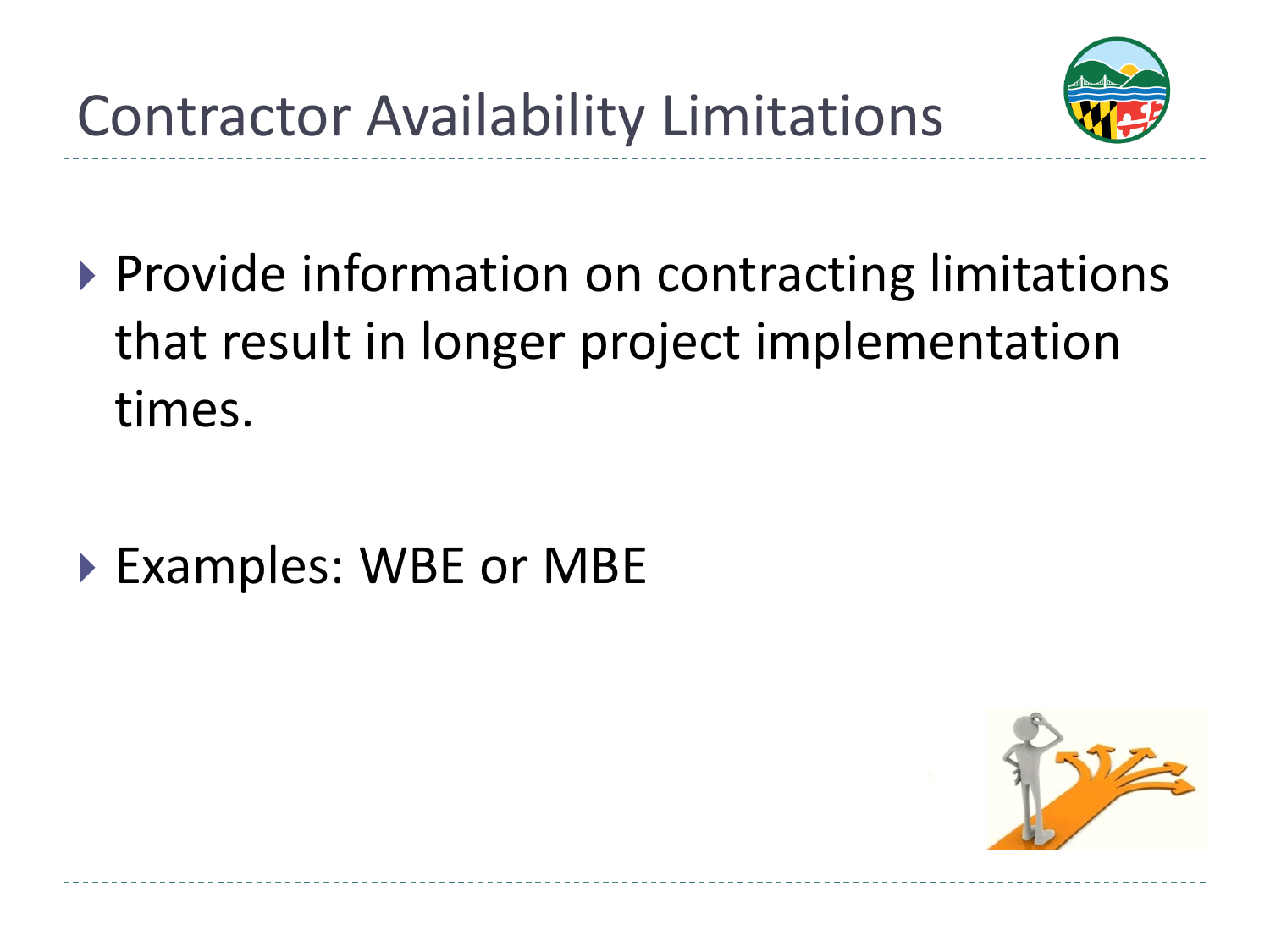

- ▶ What is a typical time frame to obtain permits (local, State, federal)
- ▶ How does permitting time affect overall project implementation?
- ▶ How can these time frames be reduced to help get these projects out the door faster?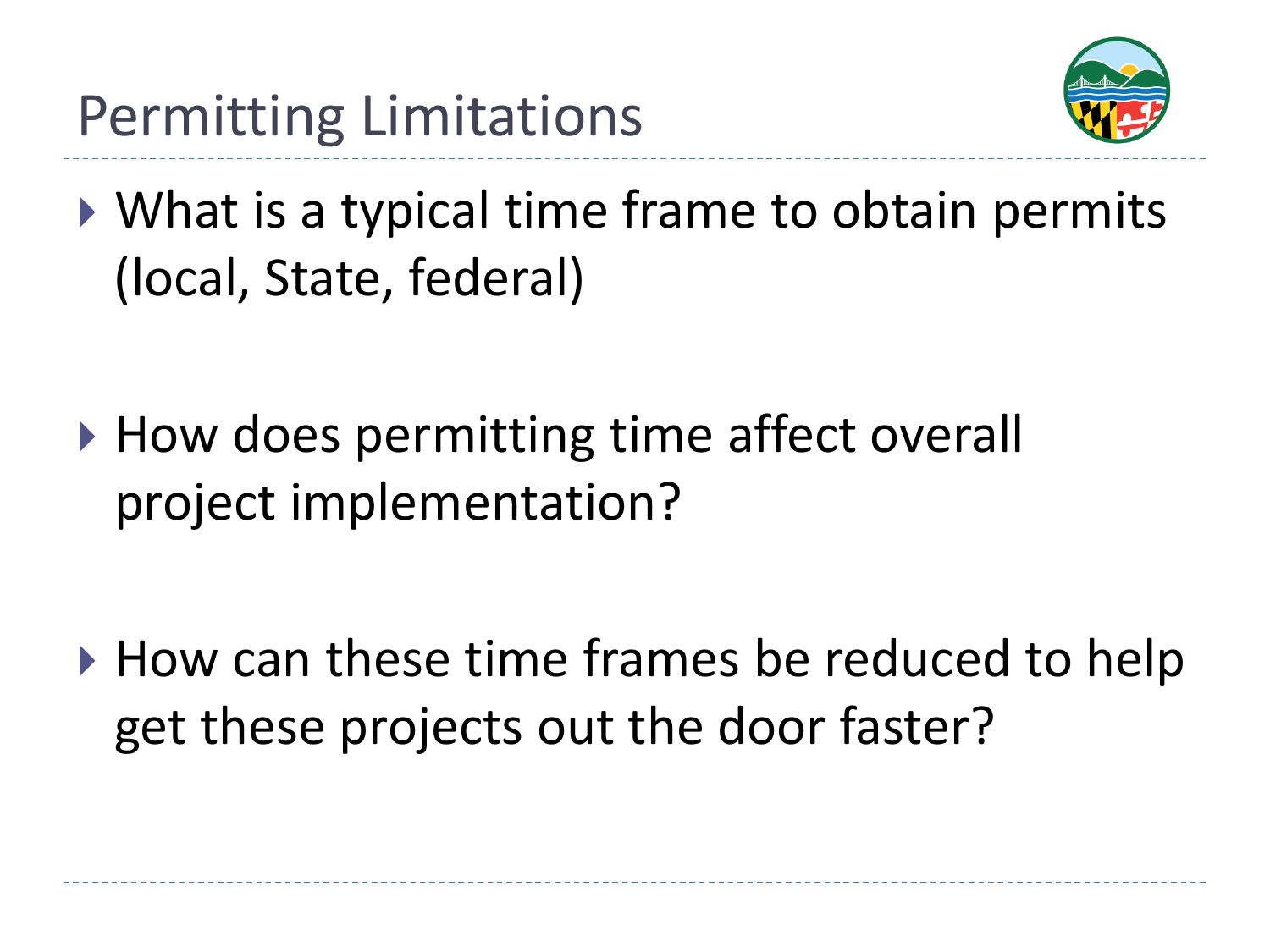

- What type of a project do you consider as "low-hanging fruit"?
- ▶ What is your remaining capacity of available "low-hanging fruit" projects?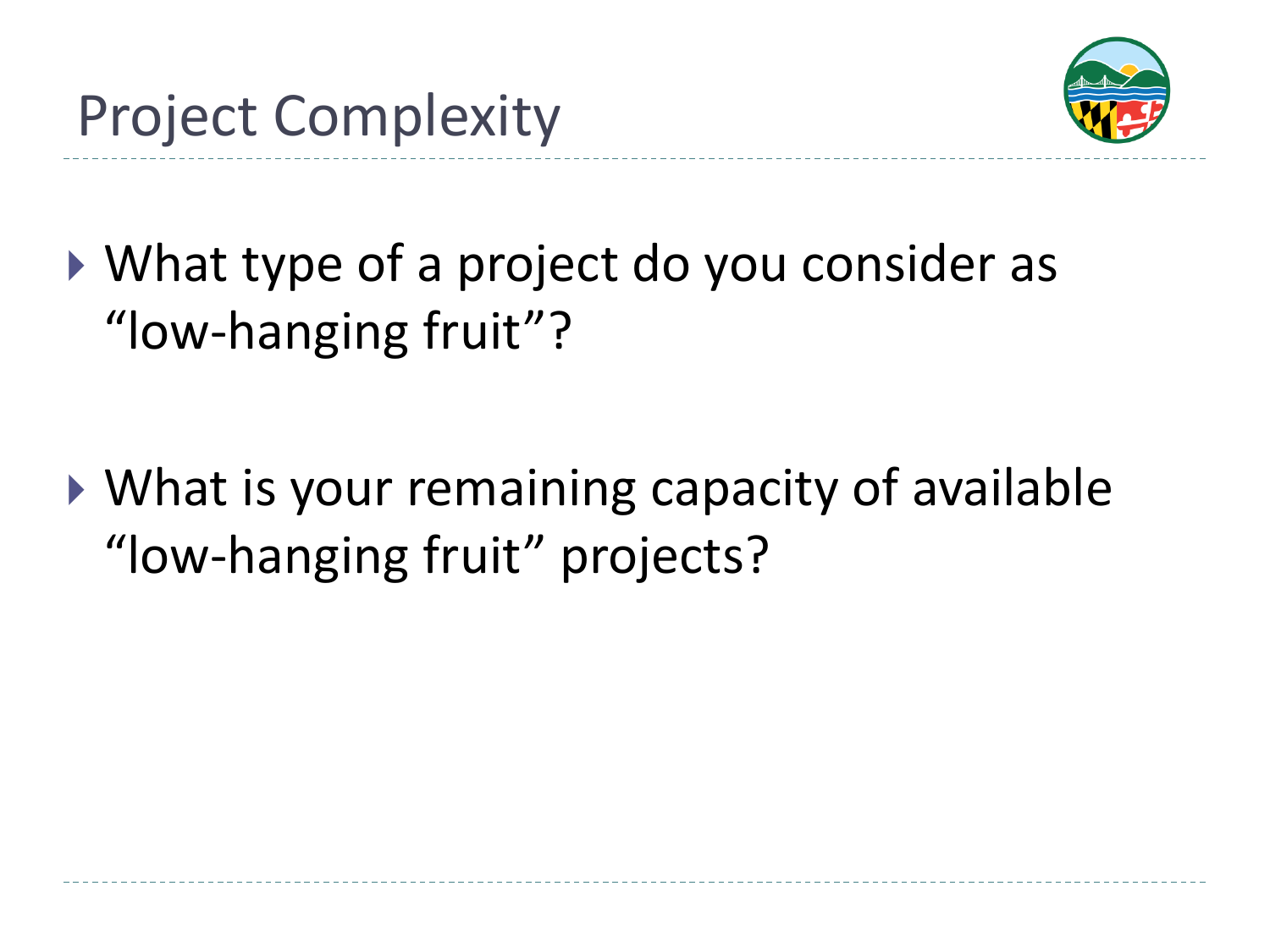Other Information



- ▶ Provide a copy of your 5 year CIP for restoration projects (2020-2027)
- ▶ Provide a copy of your operating budget for annual restoration projects (FY2020)
- $\triangleright$  Provide a copy of your operating and maintenance budget for all BMPs implemented under the MS4 permit? (FY2020)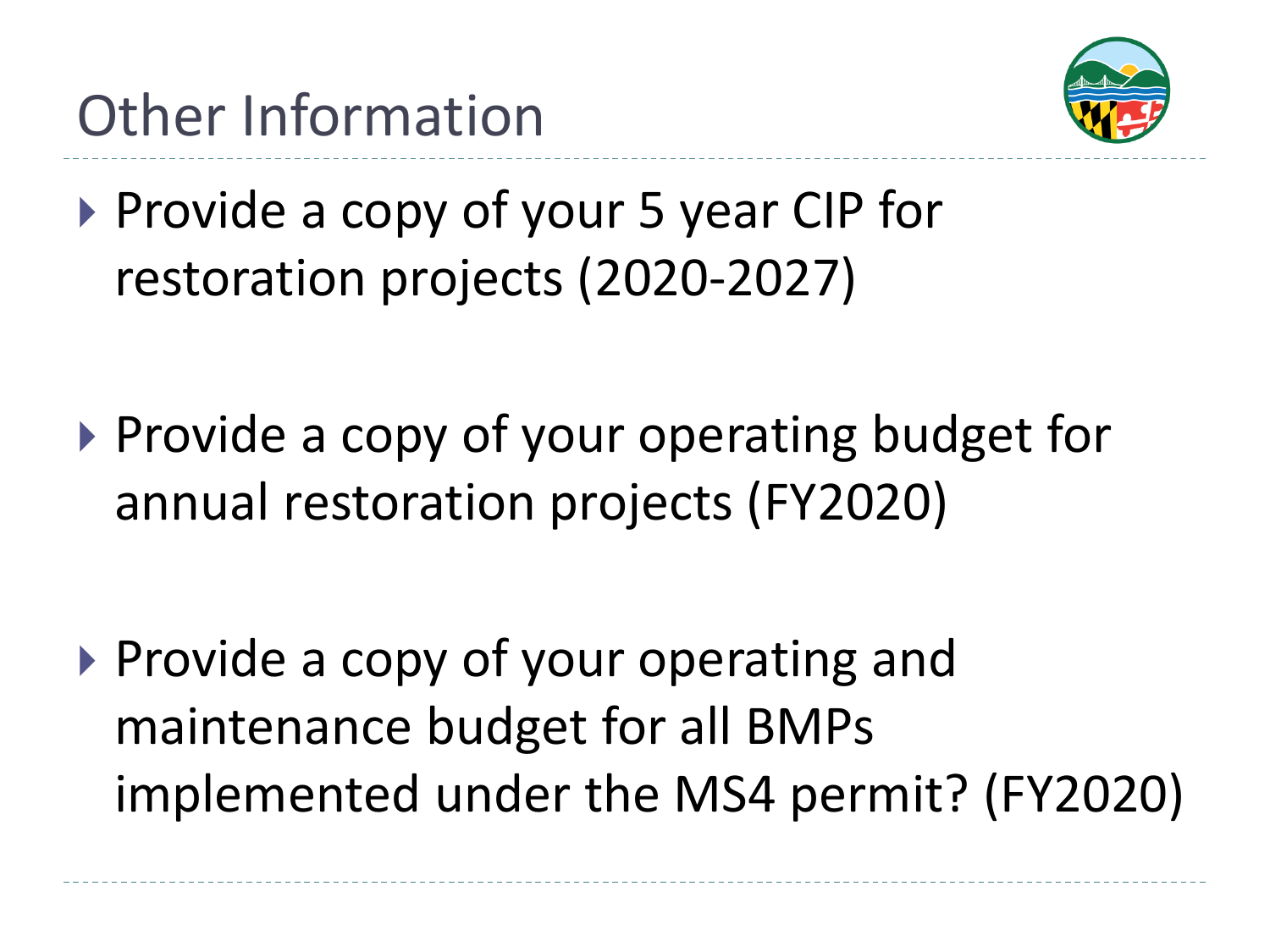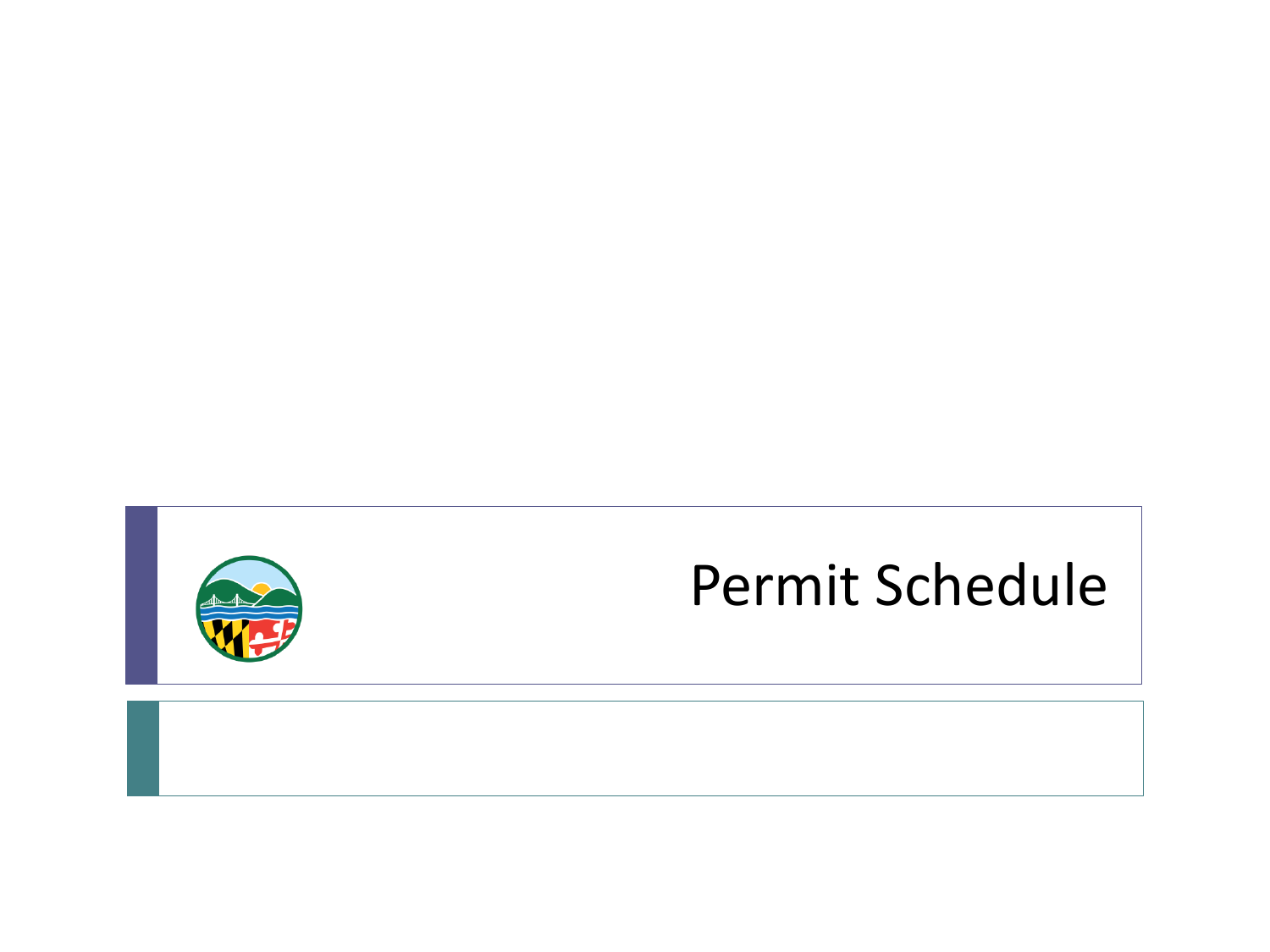### June 30, 2019

| <b>Milestone</b>                       | <b>Date</b>                      |
|----------------------------------------|----------------------------------|
| <b>Accounting Principles</b>           | April 12th                       |
| Develop MEP Application                |                                  |
| <b>Financial Capacity</b>              | April 30th                       |
| <b>Physical Capacity Questionnaire</b> | April 12th                       |
| <b>MEP Submittal and Portfolio</b>     | May $15th$ – May 30th            |
| Determine MEP                          | May 30 <sup>th</sup> - June 10th |
| Submit First Year Project Portfolio    | June 10th                        |
| <b>MS4 Guidance</b>                    | June 30th                        |
| <b>Tentative Determination</b>         | June 30th                        |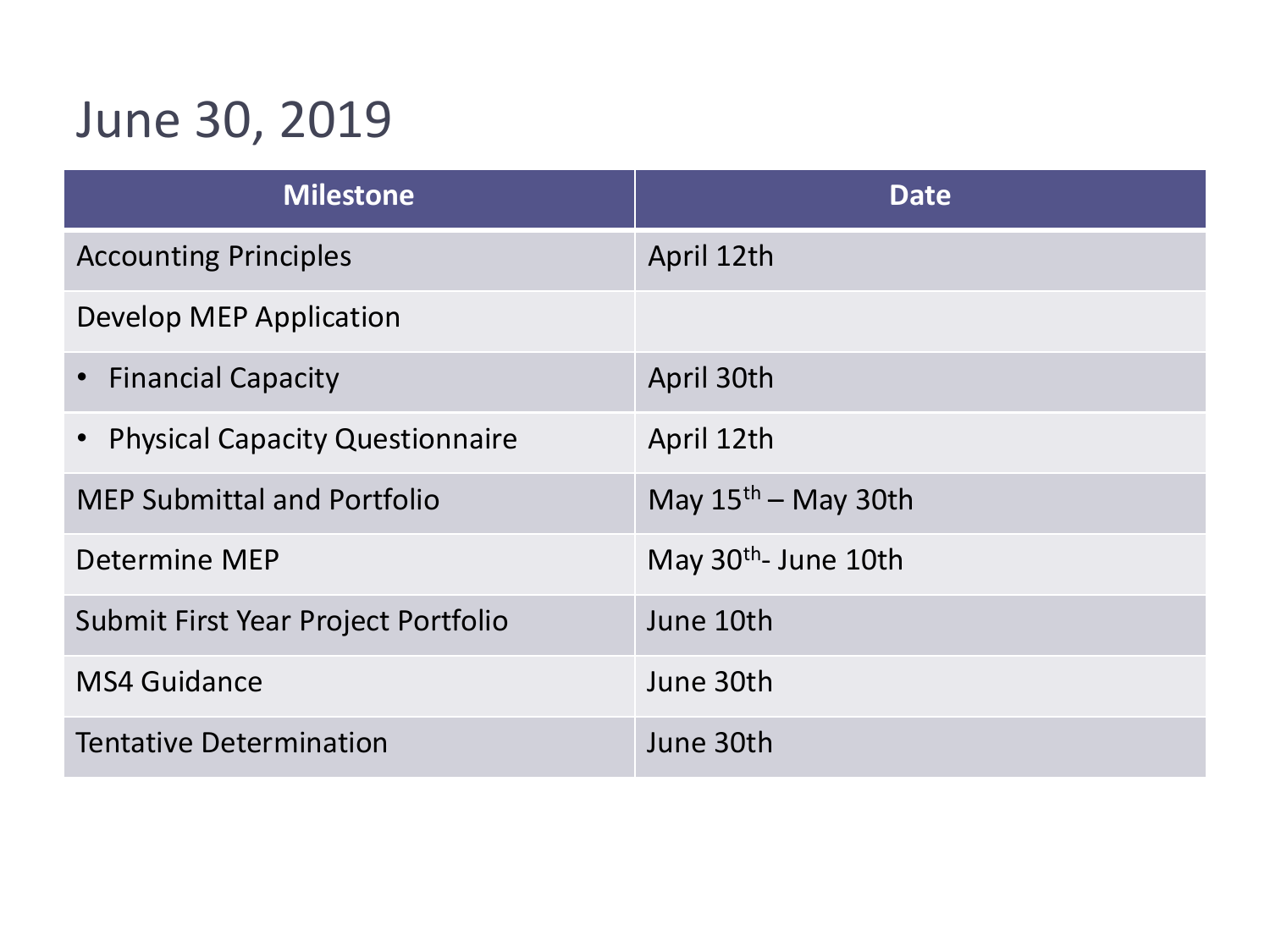

#### Permit Restoration Requirements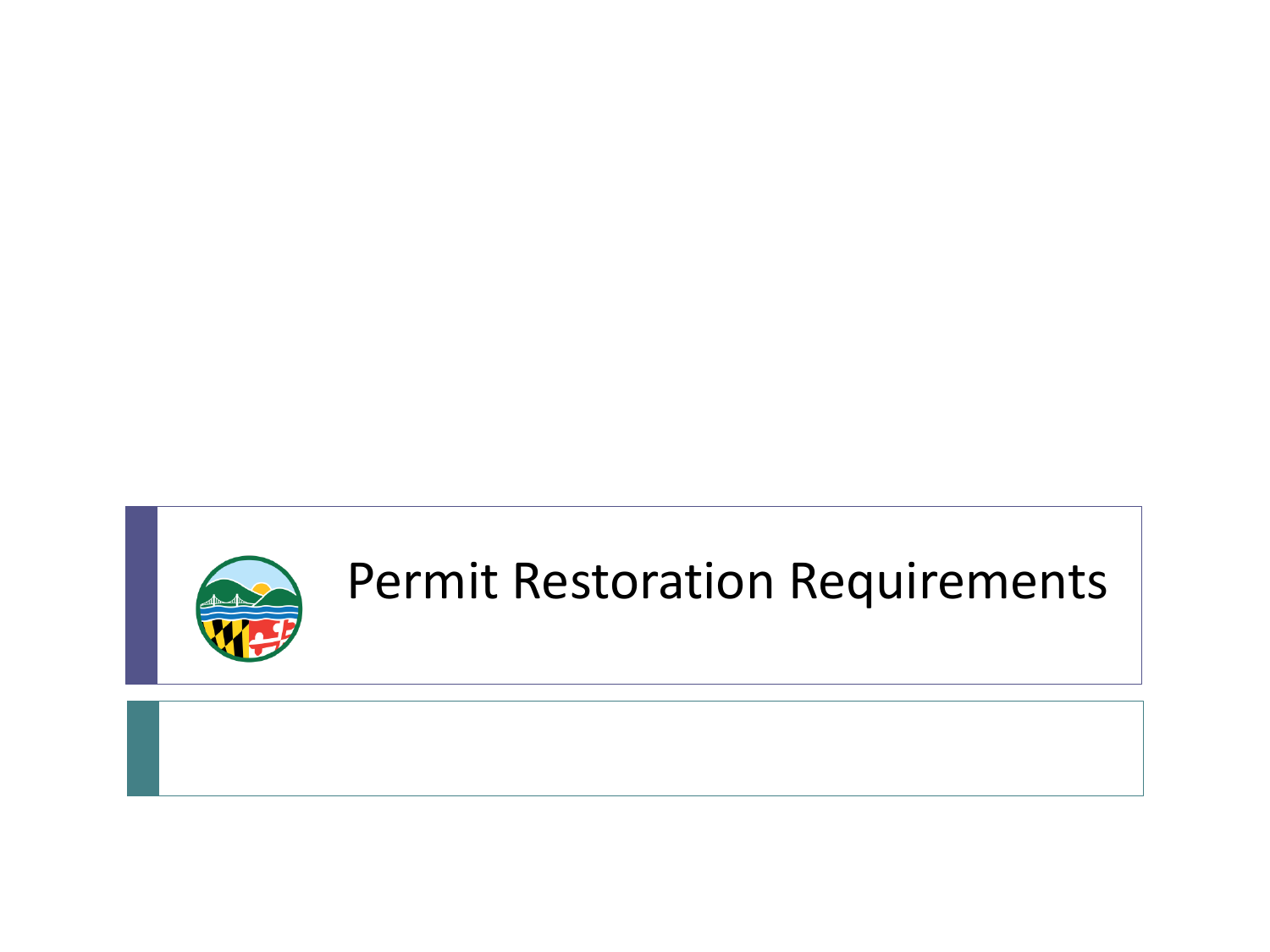

- ▶ First Year Restoration Project Portfolio
	- $+$
- ▶ Impervious Surface Restoration Requirement

#### +

▶ TN Load Reduction Requirement

#### +

▶ Local Water Quality Requirement

+

▶ Milestone Schedule for remaining 4 Years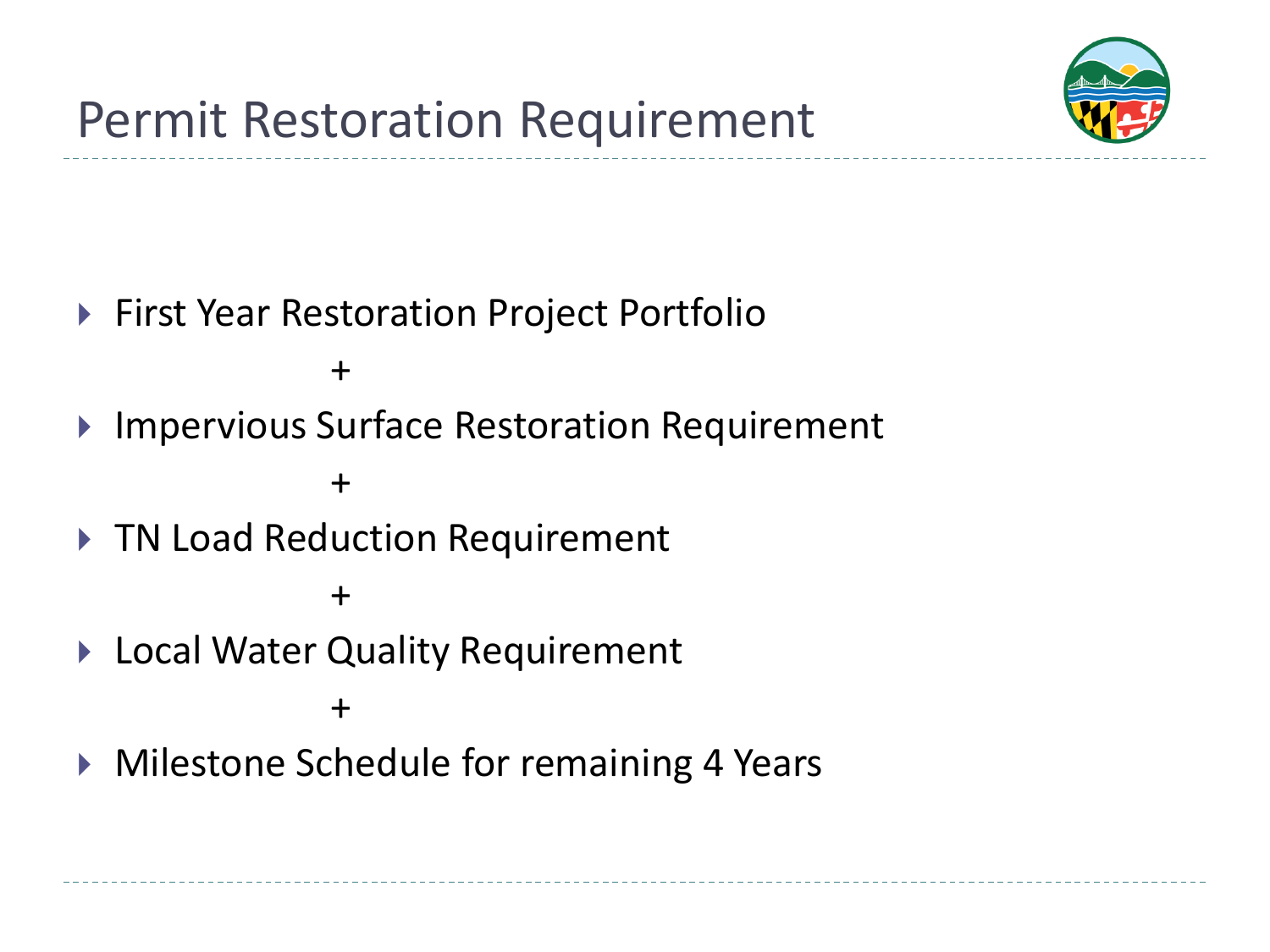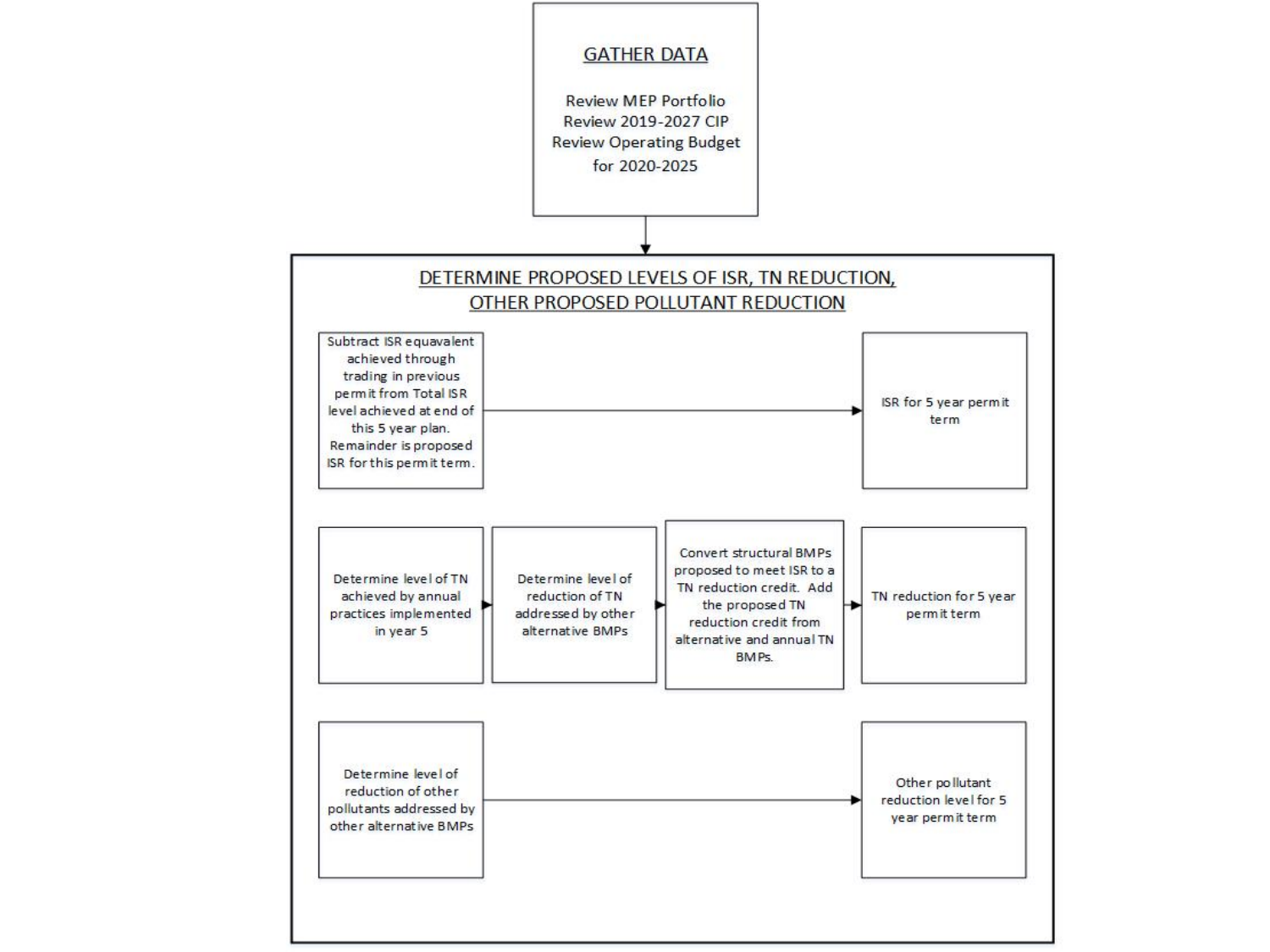### Evaluation of Restoration Portfolio



- At a minimum, Water Quality Trades from previous permit must be replaced with BMPs (annual or capital). Is level of trading implemented at the end of previous permit maintained each year and replaced completely by the end of the 5 year term?
- At a minimum, the level of annual practice implementation must be maintained each year until replaced with trading or permanent practices. Are annual practices maintained each year and/or replaced by the end of the 5 year term?
- What is total level of impervious acres proposed to be restored (ISR)? What percent of baseline impervious surface is proposed to be restored? By structural BMPs only? How does this compare to 10% vs. 20%? How does this compare to level of ISR achieved by the end of the previous permit? Is it similar or at least  $\frac{1}{2}$  of the level achieved by the previous permit?
- Are all annual practices in the operating budget?
- What other credits are proposed to be achieved? (TN, TSS, other)